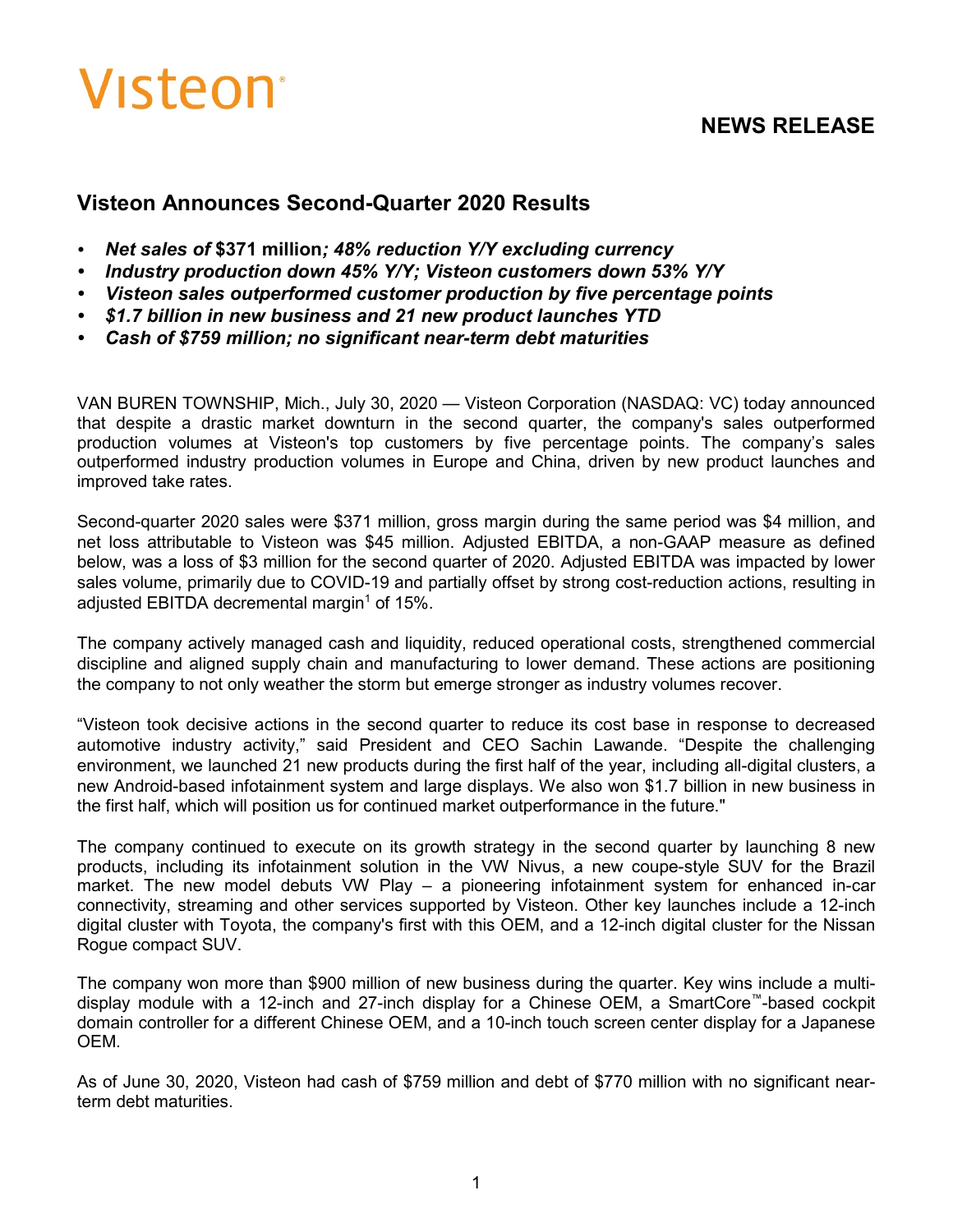For the first half of 2020, cash used by operations was \$13 million and capital expenditures were \$65 million. Adjusted free cash flow, a non-GAAP financial measure, for the first half of 2020 was a use of cash of \$66 million, compared to a use of cash of \$2 million for the same period in the prior year.

The company had 27.8 million diluted shares of common stock outstanding as of June 30, 2020.

### **About Visteon**

Visteon is a global technology company that designs, engineers and manufactures innovative cockpit electronics and connected car solutions for the world's major vehicle manufacturers. Visteon is driving the smart, learning, digital cockpit of the future, to improve safety and the user experience. Visteon is a global leader in cockpit electronic products including digital instrument clusters, information displays, infotainment, head-up displays, telematics, SmartCore™ cockpit domain controllers, and the DriveCore™ autonomous driving platform. Visteon also delivers artificial intelligence-based technologies, connected car, cybersecurity, interior sensing, and embedded multimedia and smartphone connectivity software solutions. Headquartered in Van Buren Township, Michigan, Visteon has approximately 10,000 employees at more than 40 facilities in 18 countries. Visteon had sales of approximately \$3 billion in 2019. Learn more at www.visteon.com.

#### **Conference Call and Presentation**

Today, Thursday, July 30, at 9 a.m. ET, the company will host a conference call for the investment community to discuss the quarter's results and other related items. The conference call is available to the general public via a live audio webcast.

The dial-in numbers to participate in the call are:

U.S./Canada: 866-411-5196 Outside U.S./Canada: 970-297-2404 Conference ID: 2369176

(Call approximately 15 minutes before the start of the conference.)

The conference call and live audio webcast, related presentation materials and other supplemental information will be accessible in the [Investors](https://investors.visteon.com/) section of Visteon's website. A news release on Visteon's second-quarter results will be available in the news section of the website.

A replay of the conference call will be available through the company's website or by dialing 855-859-2056 (toll-free from the U.S. and Canada) or 404-537-3406 (international). The conference ID for the phone replay is 2369176. The phone replay will be available for one week following the conference call.

#### *Use of Non-GAAP Financial Information*

 $\overline{\phantom{a}}$ *<sup>1</sup> Adjusted EBITDA decremental margin, a non-GAAP measure, is defined as the year-over-year change in adjusted EBITDA divided by the year-over-year change in net sales, and excludes \$5 million of operational challenges that impacted secondquarter 2019 adjusted EBITDA.*

Because not all companies use identical calculations, adjusted gross margin, adjusted SG&A, adjusted EBITDA, adjusted EBTIDA decremental margin, adjusted net income, adjusted EPS, free cash flow and adjusted free cash flow used throughout this press release may not be comparable to other similarly titled measures of other companies.

The company has withdrawn its financial guidance and, due to the continued uncertainty of market conditions, will not be providing revised guidance until there is better clarity regarding the COVID-19 impact.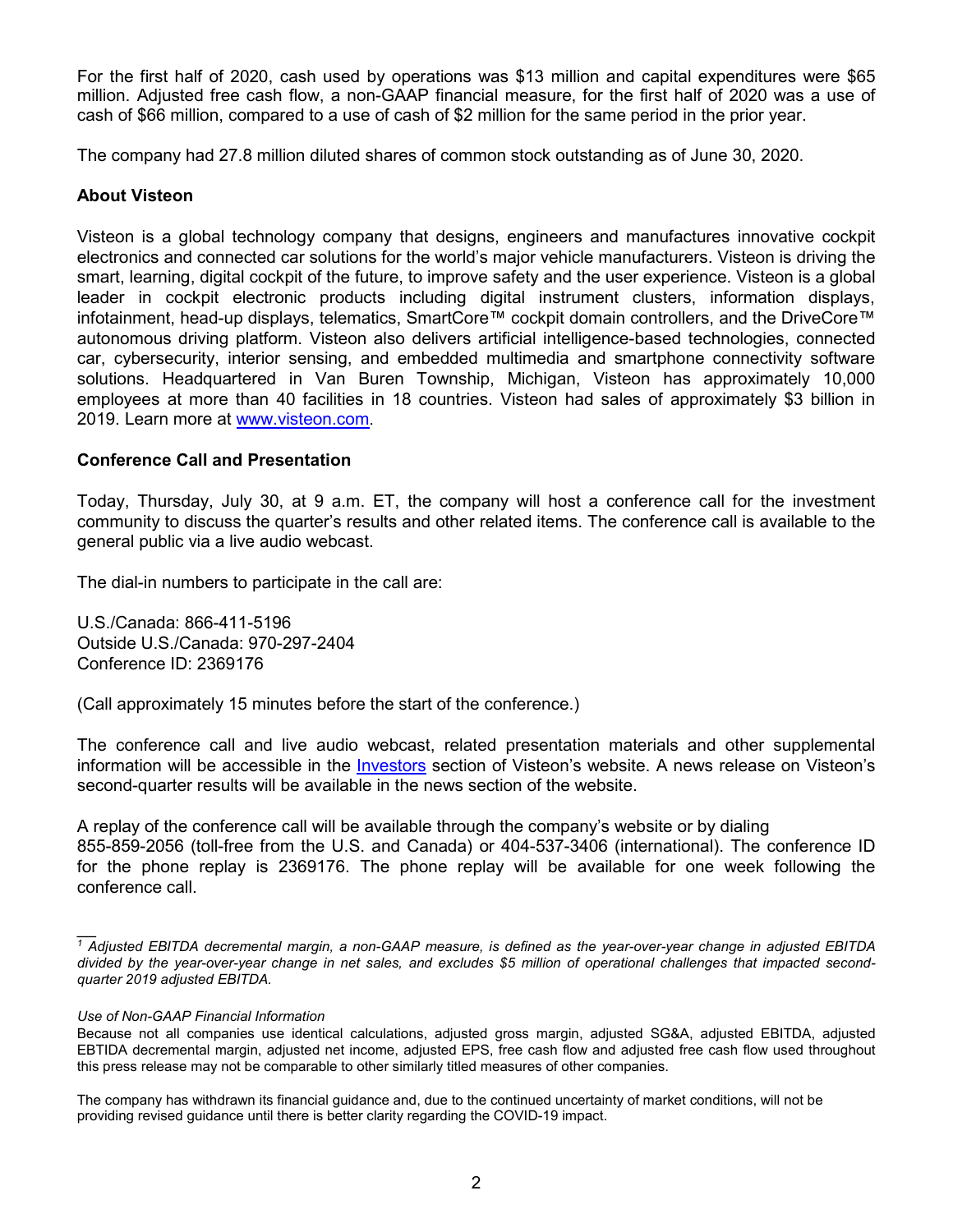In order to provide the forward-looking non-GAAP financial measures for full-year 2020, the company is providing reconciliations to the most directly comparable GAAP financial measures on the subsequent slides. The provision of these comparable GAAP financial measures is not intended to indicate that the company is explicitly or implicitly providing projections on those GAAP financial measures, and actual results for such measures are likely to vary from those presented. The reconciliations include all information reasonably available to the company at the date of this press release and the adjustments that management can reasonably predict.

#### *Forward-looking Information*

This press release contains "forward-looking statements" within the meaning of the Private Securities Litigation Reform Act of 1995. The words "will," "may," "designed to," "outlook," "believes," "should," "anticipates," "plans," "expects," "intends," "estimates," "forecasts" and similar expressions identify certain of these forward-looking statements. Forward-looking statements are not guarantees of future results and conditions but rather are subject to various factors, risks and uncertainties that could cause our actual results to differ materially from those expressed in these forward-looking statements, including, but not limited to:

- continued and future impacts of the coronavirus (COVID-19) pandemic on our financial condition and business operations including global supply chain disruptions, market downturns, reduced consumer demand and new government actions or restrictions;
- conditions within the automotive industry, including (i) the automotive vehicle production volumes and schedules of our customers, (ii) the financial condition of our customers and the effects of any restructuring or reorganization plans that may be undertaken by our customers, including work stoppages at our customers, and (iii) possible disruptions in the supply of commodities to us or our customers due to financial distress, work stoppages, natural disasters or civil unrest;
- our ability to execute on our transformational plans and cost-reduction initiatives in the amounts and on the timing contemplated;
- our ability to satisfy future capital and liquidity requirements; including our ability to access the credit and capital markets at the times and in the amounts needed and on terms acceptable to us; our ability to comply with financial and other covenants in our credit agreements; and the continuation of acceptable supplier payment terms;
- our ability to satisfy pension and other post-employment benefit obligations;
- our ability to access funds generated by foreign subsidiaries and joint ventures on a timely and cost-effective basis;
- general economic conditions, including changes in interest rates and fuel prices; the timing and expenses related to internal restructurings, employee reductions, acquisitions or dispositions and the effect of pension and other postemployment benefit obligations;
- increases in raw material and energy costs and our ability to offset or recover these costs; increases in our warranty, product liability and recall costs or the outcome of legal or regulatory proceedings to which we are or may become a party; and
- those factors identified in our filings with the SEC (including our Annual Report on Form 10-K for the fiscal year ended December 31, 2019, as updated by our subsequent filings with the Securities and Exchange Commission).

Caution should be taken not to place undue reliance on our forward-looking statements, which represent our view only as of the date of this press release, and which we assume no obligation to update. The financial results presented herein are preliminary and unaudited; final financial results will be included in the company's Quarterly Report on Form 10-Q for the fiscal quarter ended June 30, 2020. New business wins, re-wins and backlog do not represent firm orders or firm commitments from customers, but are based on various assumptions, including the timing and duration of product launches, vehicle production levels, customer cancellations, installation rates, customer price reductions and currency exchange rates.

#### **Follow Visteon:**

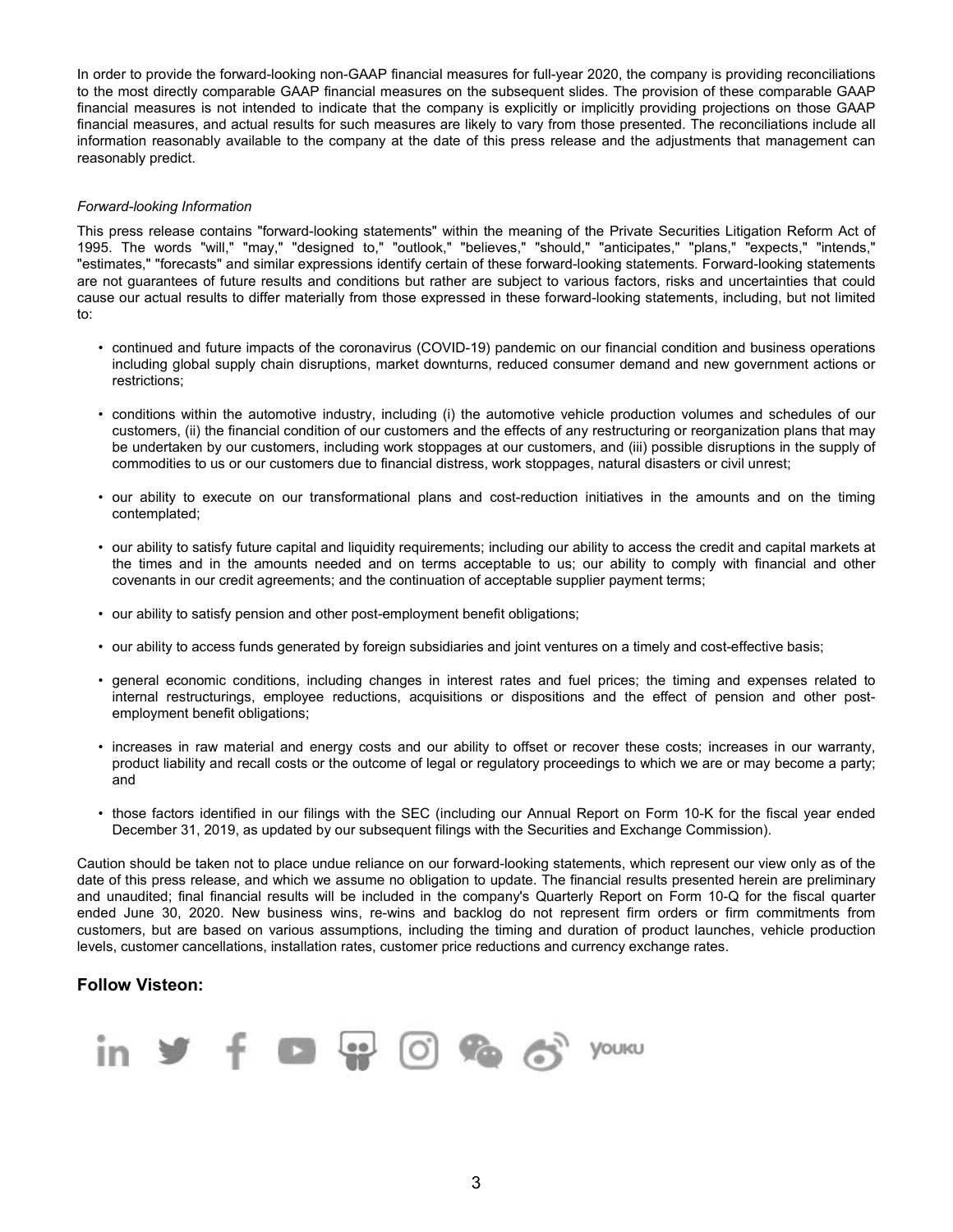#### Contacts:

Media:

Dave Barthmuss 805-660-1914 dave.barthmuss@visteon.com

Investors:

Kris Doyle 201-247-3050 kdoyle@visteon.com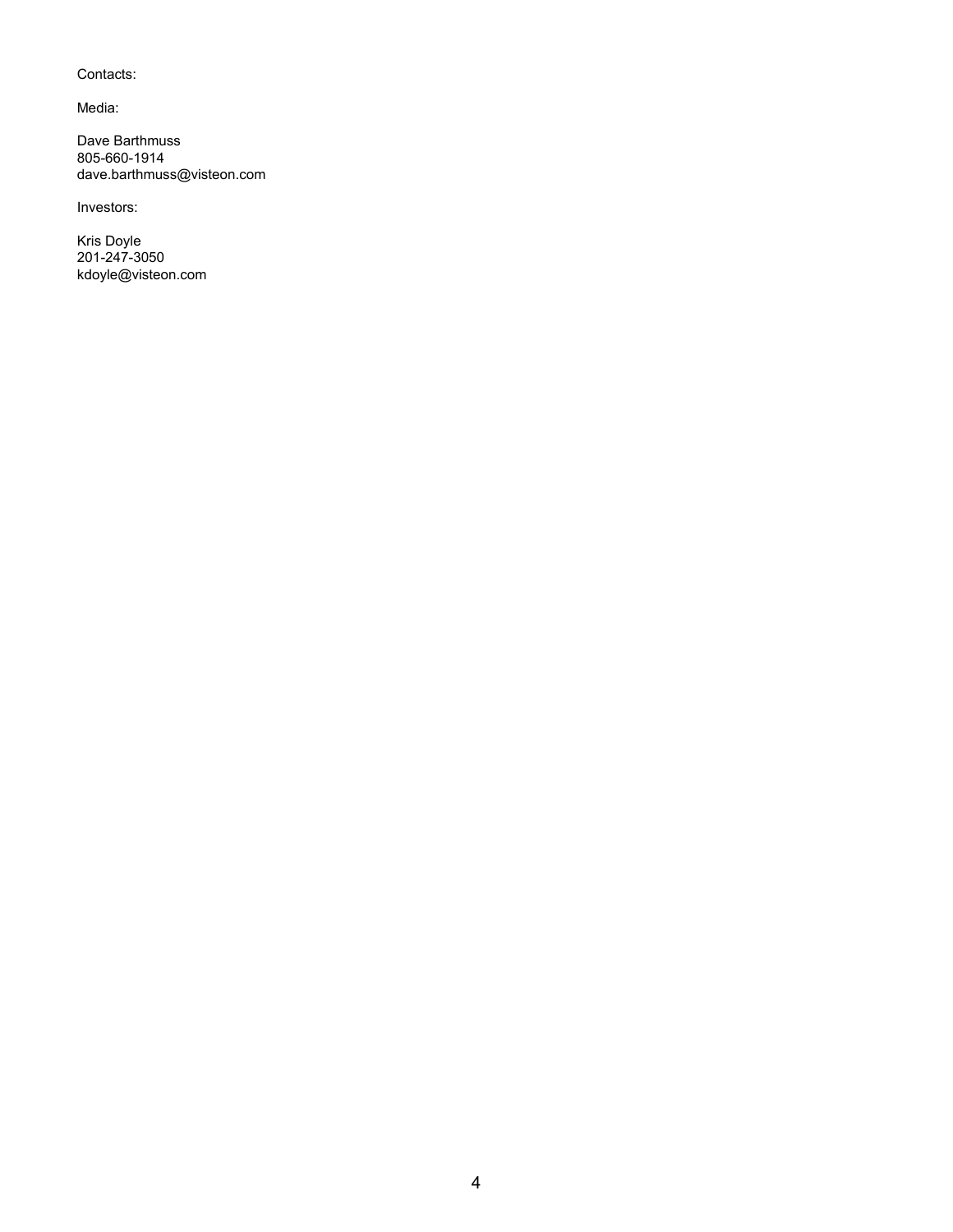## **VISTEON CORPORATION AND SUBSIDIARIES CONSOLIDATED STATEMENTS OF COMPREHENSIVE INCOME (LOSS)**

#### *(In millions, except per share data)*

*(Unaudited)*

|                                                                     | <b>Three Months Ended</b> |        |    |       |      | <b>Six Months Ended</b> |         |          |  |  |  |
|---------------------------------------------------------------------|---------------------------|--------|----|-------|------|-------------------------|---------|----------|--|--|--|
|                                                                     | June 30                   |        |    |       |      |                         | June 30 |          |  |  |  |
|                                                                     | 2020                      |        |    | 2019  | 2020 |                         | 2019    |          |  |  |  |
| Net sales                                                           | \$                        | 371    | \$ | 733   | \$   | 1,014                   | \$      | 1,470    |  |  |  |
| Cost of sales                                                       |                           | (367)  |    | (663) |      | (957)                   |         | (1, 334) |  |  |  |
| Gross margin                                                        |                           | 4      |    | 70    |      | 57                      |         | 136      |  |  |  |
| Selling, general and administrative expenses                        |                           | (41)   |    | (58)  |      | (95)                    |         | (115)    |  |  |  |
| Restructuring expense, net                                          |                           | (4)    |    |       |      | (37)                    |         | (1)      |  |  |  |
| Interest expense, net                                               |                           | (3)    |    | (2)   |      | (5)                     |         | (4)      |  |  |  |
| Equity in net income of non-consolidated affiliates                 |                           | 1      |    | 3     |      | 2                       |         | 6        |  |  |  |
| Other income, net                                                   |                           | 3      |    | 3     |      | 7                       |         | 5        |  |  |  |
| Income (loss) before income taxes                                   |                           | (40)   |    | 16    |      | (71)                    |         | 27       |  |  |  |
| Provision for income taxes                                          |                           | (2)    |    | (8)   |      | (7)                     |         | (3)      |  |  |  |
| Net income (loss)                                                   |                           | (42)   |    | 8     |      | (78)                    |         | 24       |  |  |  |
| Net income attributable to non-controlling interests                |                           | (3)    |    | (1)   |      | (2)                     |         | (3)      |  |  |  |
| Net income (loss) attributable to Visteon Corporation               | \$                        | (45)   | \$ | 7     | $\$$ | (80)                    | \$      | 21       |  |  |  |
| Comprehensive income (loss)                                         | \$                        | (37)   | \$ | 4     | \$   | (110)                   | \$      | 25       |  |  |  |
| Comprehensive income (loss) attributable to Visteon Corporation     | \$                        | (40)   | \$ | 4     | \$   | (112)                   | \$      | 22       |  |  |  |
| Basic earnings (loss) per share attributable to Visteon Corporation | -S                        | (1.62) | \$ | 0.25  | \$   | (2.87)                  | \$      | 0.75     |  |  |  |
| Diluted earnings (loss) per share attributable to Visteon           | \$                        | (1.62) | \$ | 0.25  | \$   | (2.87)                  | \$      | 0.74     |  |  |  |
| Average shares outstanding (in millions)                            |                           |        |    |       |      |                         |         |          |  |  |  |
| <b>Basic</b>                                                        |                           | 27.8   |    | 28.1  |      | 27.9                    |         | 28.1     |  |  |  |
| Diluted                                                             |                           | 27.8   |    | 28.2  |      | 27.9                    |         | 28.2     |  |  |  |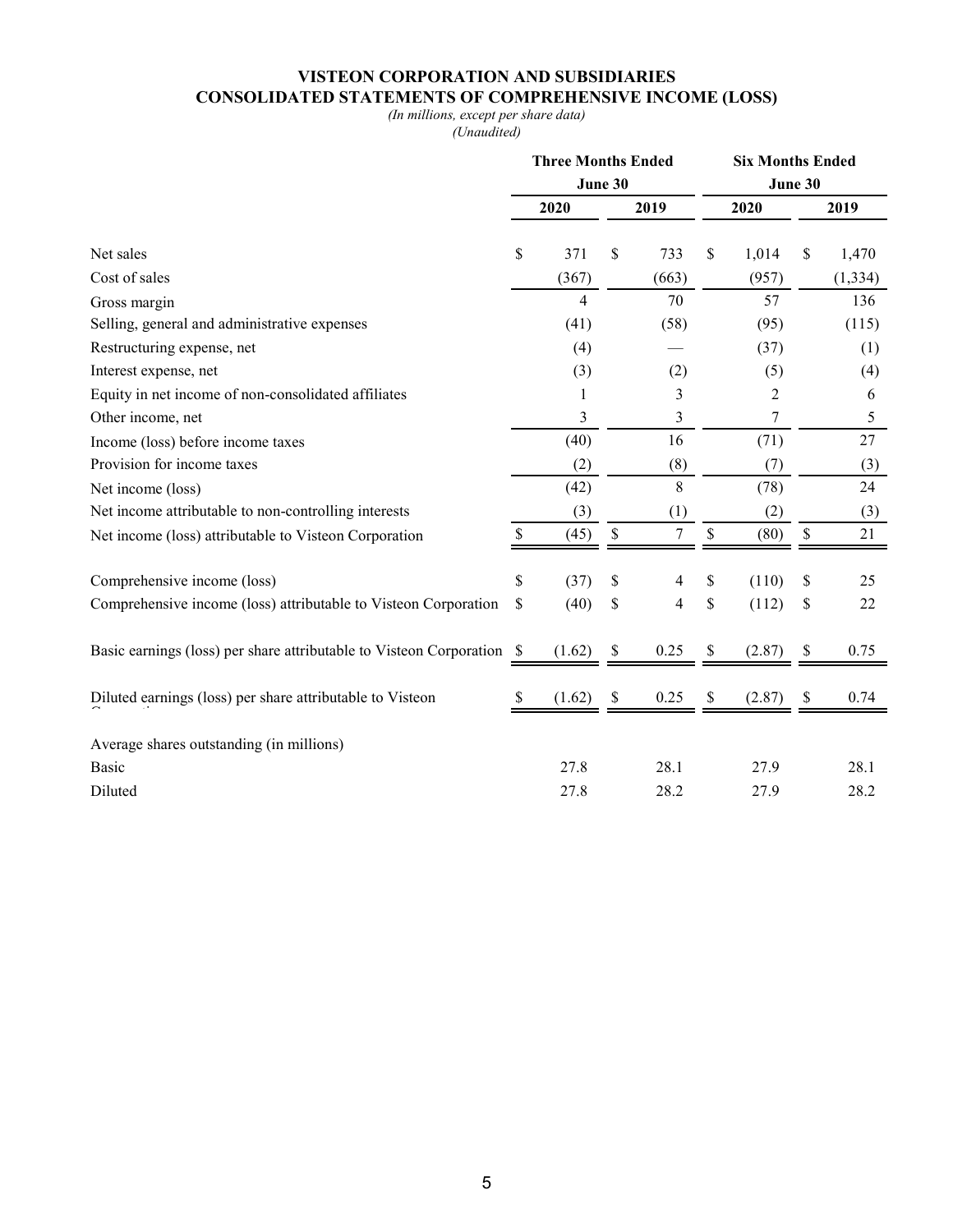## **VISTEON CORPORATION AND SUBSIDIARIES CONSOLIDATED BALANCE SHEETS**

*(In millions)*

|                                                | (Unaudited) |             |    |         |  |  |  |  |
|------------------------------------------------|-------------|-------------|----|---------|--|--|--|--|
|                                                | June 30     | December 31 |    |         |  |  |  |  |
|                                                | 2020        |             |    | 2019    |  |  |  |  |
| <b>ASSETS</b>                                  |             |             |    |         |  |  |  |  |
| Cash and equivalents                           | \$          | 755         | \$ | 466     |  |  |  |  |
| Restricted cash                                |             | 4           |    | 3       |  |  |  |  |
| Accounts receivable, net                       |             | 334         |    | 514     |  |  |  |  |
| Inventories, net                               |             | 170         |    | 169     |  |  |  |  |
| Other current assets                           |             | 163         |    | 193     |  |  |  |  |
| Total current assets                           |             | 1,426       |    | 1,345   |  |  |  |  |
| Property and equipment, net                    |             | 416         |    | 436     |  |  |  |  |
| Intangible assets, net                         |             | 125         |    | 127     |  |  |  |  |
| Right-of-use assets                            |             | 157         |    | 165     |  |  |  |  |
| Investments in non-consolidated affiliates     |             | 50          |    | 48      |  |  |  |  |
| Other non-current assets                       |             | 146         |    | 150     |  |  |  |  |
| Total assets                                   | \$          | 2,320       | \$ | 2,271   |  |  |  |  |
| <b>LIABILITIES AND EQUITY</b>                  |             |             |    |         |  |  |  |  |
| Short-term debt                                | \$          | 22          | \$ | 37      |  |  |  |  |
| Accounts payable                               |             | 332         |    | 511     |  |  |  |  |
| Accrued employee liabilities                   |             | 59          |    | 73      |  |  |  |  |
| Current lease liability                        |             | 29          |    | 30      |  |  |  |  |
| Other current liabilities                      |             | 156         |    | 147     |  |  |  |  |
| Total current liabilities                      |             | 598         |    | 798     |  |  |  |  |
| Long-term debt, net                            |             | 748         |    | 348     |  |  |  |  |
| Employee benefits                              |             | 281         |    | 292     |  |  |  |  |
| Non-current lease liability                    |             | 135         |    | 139     |  |  |  |  |
| Deferred tax liabilities                       |             | 28          |    | 27      |  |  |  |  |
| Other non-current liabilities                  |             | 62          |    | 72      |  |  |  |  |
| Stockholders' equity:                          |             |             |    |         |  |  |  |  |
| Common stock                                   |             | 1           |    | 1       |  |  |  |  |
| Additional paid-in capital                     |             | 1,341       |    | 1,342   |  |  |  |  |
| Retained earnings                              |             | 1,599       |    | 1,679   |  |  |  |  |
| Accumulated other comprehensive loss           |             | (299)       |    | (267)   |  |  |  |  |
| Treasury stock                                 |             | (2, 284)    |    | (2,275) |  |  |  |  |
| Total Visteon Corporation stockholders' equity |             | 358         |    | 480     |  |  |  |  |
| Non-controlling interests                      |             | 110         |    | 115     |  |  |  |  |
| Total equity                                   |             | 468         |    | 595     |  |  |  |  |
| Total liabilities and equity                   | \$          | 2,320       | \$ | 2,271   |  |  |  |  |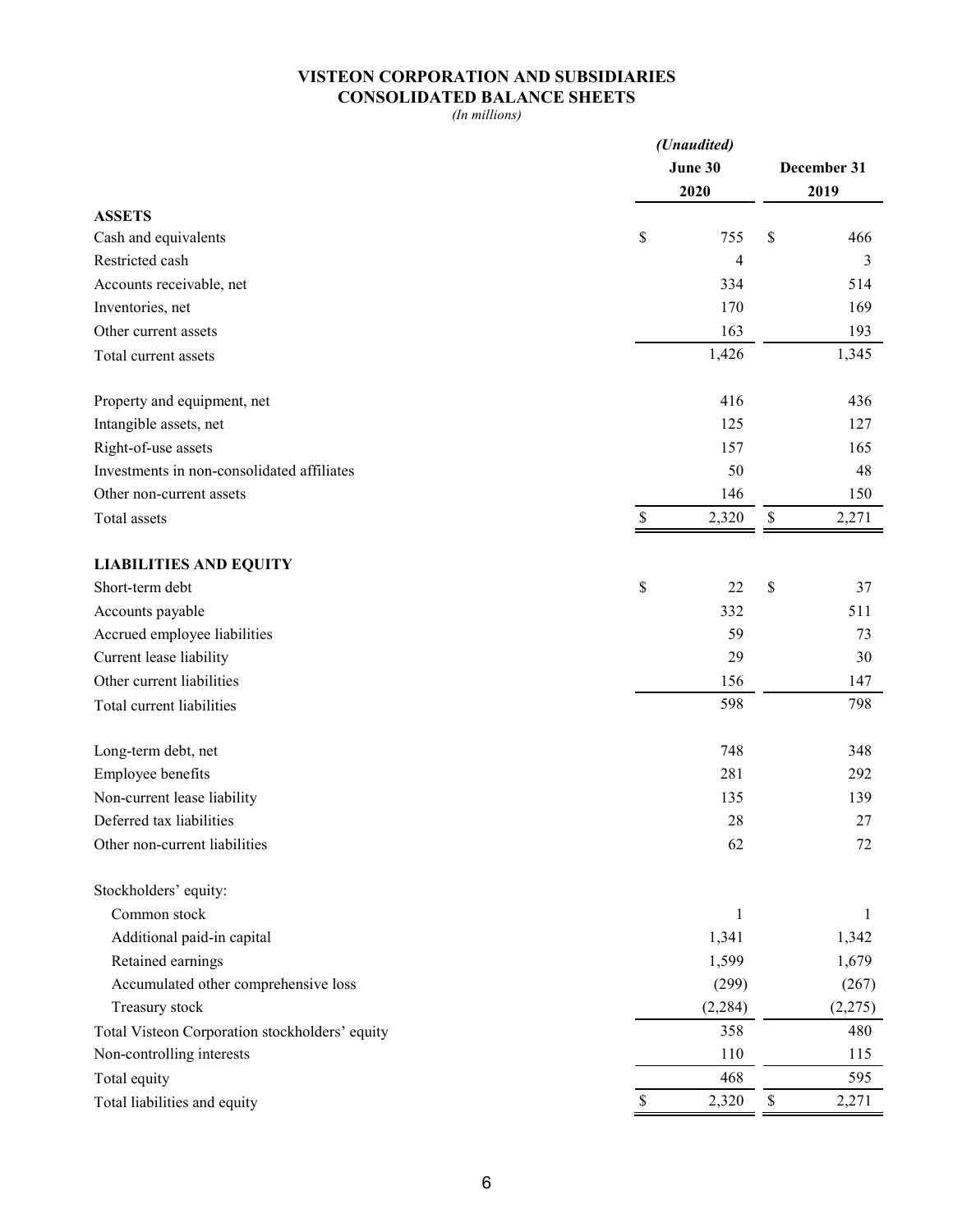# **VISTEON CORPORATION AND SUBSIDIARIES CONSOLIDATED STATEMENTS OF CASH FLOWS**

*(In millions) (Unaudited)*

|                                                                                                         | <b>Three Months Ended</b> |                |      |                |      | <b>Six Months Ended</b> |      |                |  |  |
|---------------------------------------------------------------------------------------------------------|---------------------------|----------------|------|----------------|------|-------------------------|------|----------------|--|--|
|                                                                                                         | June 30                   |                |      | June 30        |      |                         |      |                |  |  |
|                                                                                                         | 2020                      |                | 2019 |                | 2020 |                         | 2019 |                |  |  |
| <b>OPERATING</b>                                                                                        |                           |                |      |                |      |                         |      |                |  |  |
| Net income (loss)                                                                                       | \$                        | (42)           | \$   | $8\,$          | \$   | (78)                    | \$   | 24             |  |  |
| Adjustments to reconcile net income (loss) to net cash provided from<br>(used by) operating activities: |                           |                |      |                |      |                         |      |                |  |  |
| Depreciation and amortization                                                                           |                           | 25             |      | 24             |      | 50                      |      | 49             |  |  |
| Non-cash stock-based compensation                                                                       |                           | $\overline{4}$ |      | 6              |      | 9                       |      | 11             |  |  |
| Equity in net income (loss) of non-consolidated affiliates, net of<br>dividends remitted                |                           | (1)            |      | (3)            |      | (2)                     |      | (6)            |  |  |
| Other non-cash items                                                                                    |                           | (4)            |      | 2              |      | $\overline{2}$          |      | 5              |  |  |
| Changes in assets and liabilities:                                                                      |                           |                |      |                |      |                         |      |                |  |  |
| Accounts receivable                                                                                     |                           | 68             |      | 15             |      | 170                     |      | 18             |  |  |
| Inventories                                                                                             |                           | 11             |      | 8              |      | (5)                     |      | (3)            |  |  |
| Accounts payable                                                                                        |                           | (107)          |      | 11             |      | (149)                   |      | 20             |  |  |
| Other assets and other liabilities                                                                      |                           | 8              |      | (14)           |      | (10)                    |      | (57)           |  |  |
| Net cash provided from (used by) operating activities                                                   |                           | (38)           |      | 57             |      | (13)                    |      | 61             |  |  |
| <b>INVESTING</b>                                                                                        |                           |                |      |                |      |                         |      |                |  |  |
| Capital expenditures, including intangibles                                                             |                           | (21)           |      | (34)           |      | (65)                    |      | (71)           |  |  |
| Loan repayments from non-consolidated affiliates                                                        |                           |                |      |                |      | $\overline{2}$          |      | $\overline{2}$ |  |  |
| Other                                                                                                   |                           | 5              |      | 1              |      | 6                       |      | $\overline{c}$ |  |  |
| Net cash used by investing activities                                                                   |                           | (16)           |      | (33)           |      | (57)                    |      | (67)           |  |  |
| <b>FINANCING</b>                                                                                        |                           |                |      |                |      |                         |      |                |  |  |
| Borrowings on revolving credit facility                                                                 |                           |                |      |                |      | 400                     |      |                |  |  |
| Repurchase of common stock                                                                              |                           |                |      | (20)           |      | (16)                    |      | (20)           |  |  |
| Dividends paid to non-controlling interests                                                             |                           |                |      |                |      | (7)                     |      |                |  |  |
| Short-term debt repayments, net                                                                         |                           | (14)           |      | (1)            |      | (14)                    |      | (3)            |  |  |
| Net cash provided from (used by) financing activities                                                   |                           | (14)           |      | (21)           |      | 363                     |      | (23)           |  |  |
| Effect of exchange rate changes on cash                                                                 |                           | $\overline{2}$ |      |                |      | (3)                     |      |                |  |  |
| Net increase (decrease) in cash                                                                         |                           | (66)           |      | $\overline{3}$ |      | 290                     |      | (29)           |  |  |
| Cash and restricted cash at beginning of the period                                                     |                           | 825            |      | 435            |      | 469                     |      | 467            |  |  |
| Cash and restricted cash at end of the period                                                           | \$                        | 759            | \$   | 438            | \$   | 759                     | \$   | 438            |  |  |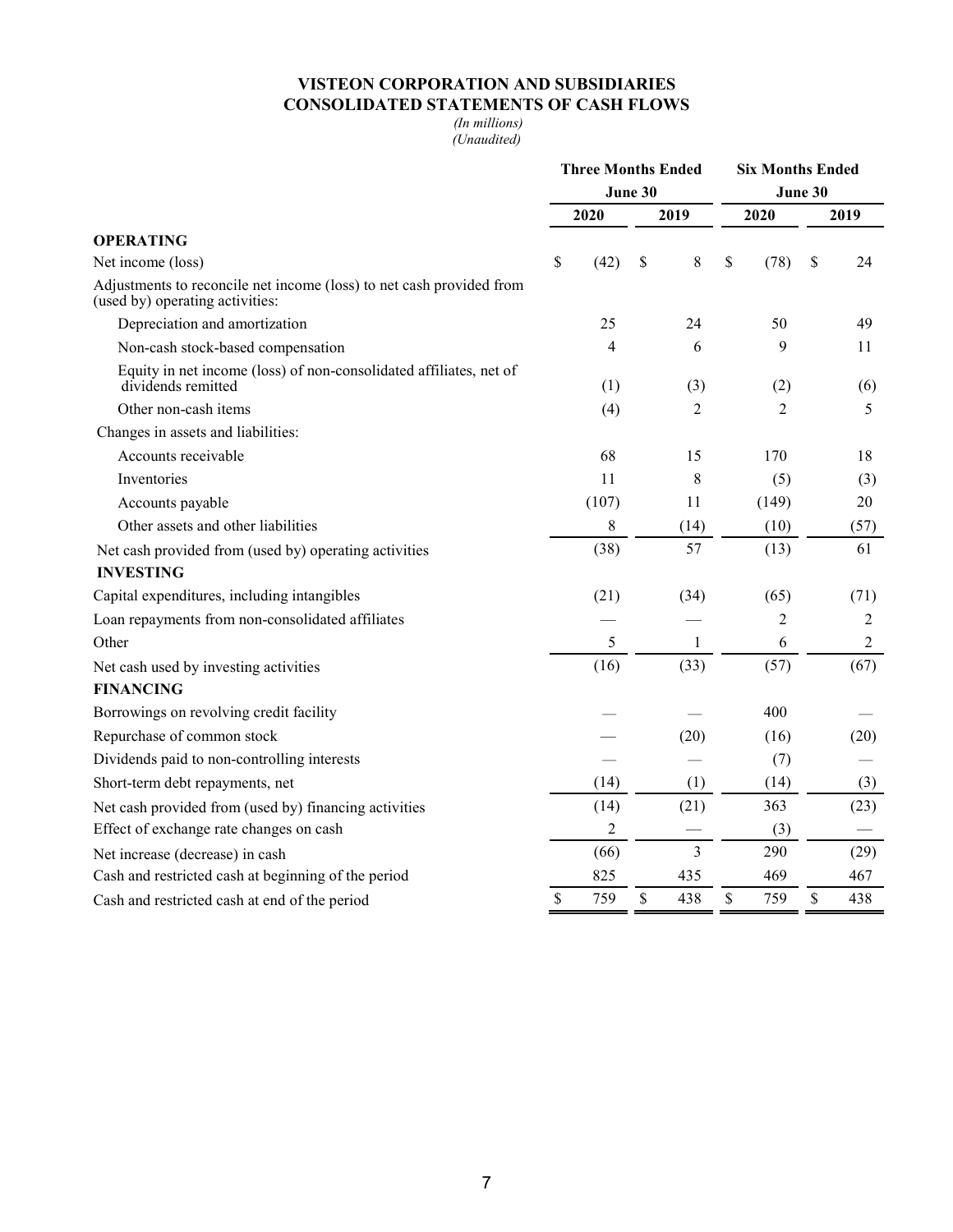#### **VISTEON CORPORATION AND SUBSIDIARIES RECONCILIATION OF NON-GAAP FINANCIAL MEASURES**

*(Unaudited, in millions)*

**Adjusted EBITDA:** Adjusted EBITDA is presented as a supplemental measure of the Company's performance that management believes is useful to investors because the excluded items may vary significantly in timing or amounts and/or may obscure trends useful in evaluating and comparing the Company's operating activities across reporting periods. The Company defines Adjusted EBITDA as net income attributable to the Company adjusted to eliminate the impact of depreciation and amortization, restructuring expense, net interest expense, loss on divestiture, equity in net income of non-consolidated affiliates, gain on nonconsolidated affiliate transactions, provision for income taxes, discontinued operations, net income attributable to noncontrolling interests, non-cash stock-based compensation expense, and other gains and losses not reflective of the Company's ongoing operations. Because not all companies use identical calculations, this presentation of Adjusted EBITDA may not be comparable to similarly titled measures of other companies.

|      |                  |      |         | <b>Six Months Ended</b>   |      |   |      |  |
|------|------------------|------|---------|---------------------------|------|---|------|--|
|      |                  |      | June 30 |                           |      |   |      |  |
| 2020 |                  | 2019 |         | 2020                      |      |   | 2019 |  |
|      | (45)             | S    |         | ۰D.                       | (80) | S | 21   |  |
|      | 25               |      | 24      |                           | 50   |   | 49   |  |
|      | 2                |      | 8       |                           |      |   |      |  |
|      | 4                |      | 6       |                           | 9    |   | 11   |  |
|      |                  |      |         |                           |      |   | 4    |  |
|      |                  |      |         |                           |      |   |      |  |
|      | 4                |      |         |                           | 37   |   |      |  |
|      | $\left(1\right)$ |      | (3)     |                           | (2)  |   | (6)  |  |
|      |                  |      |         |                           |      |   |      |  |
|      | (3)              |      | 46      | ¢                         | 30   |   | 87   |  |
|      |                  |      | June 30 | <b>Three Months Ended</b> |      |   |      |  |

Adjusted EBITDA is not a recognized term under U.S. GAAP and does not purport to be a substitute for net income as an indicator of operating performance or cash flows from operating activities as a measure of liquidity. Adjusted EBITDA has limitations as an analytical tool and is not intended to be a measure of cash flow available for management's discretionary use, as it does not consider certain cash requirements such as interest payments, tax payments and debt service requirements. In addition, the Company uses Adjusted EBITDA (i) as a factor in incentive compensation decisions, (ii) to evaluate the effectiveness of the Company's business strategies, and (iii) because the Company's credit agreements use similar measures for compliance with certain covenants.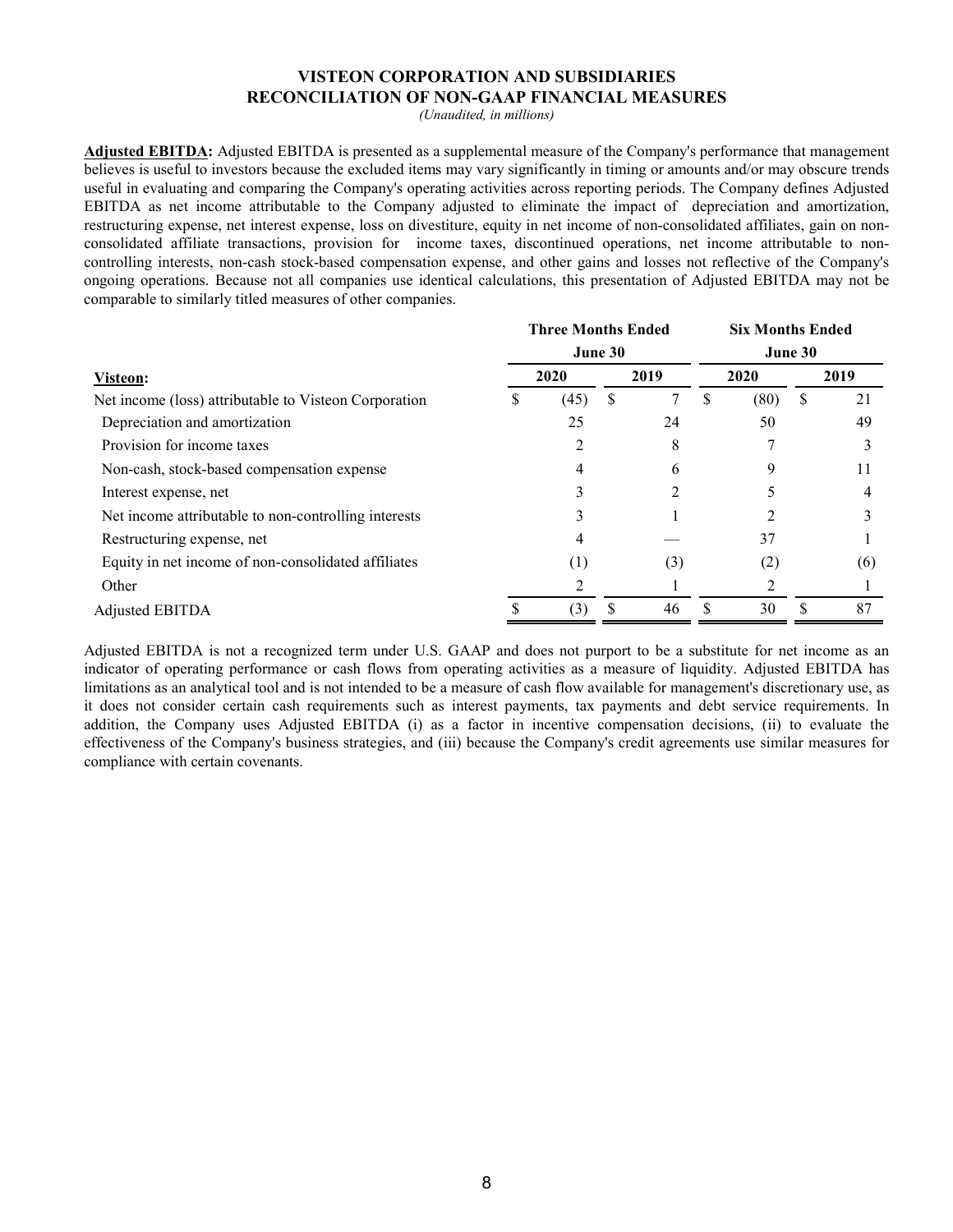**Free Cash Flow and Adjusted Free Cash Flow**: Free cash flow and Adjusted free cash flow are presented as supplemental measures of the Company's liquidity that management believes are useful to investors in analyzing the Company's ability to service and repay its debt. The Company defines Free cash flow as cash flow provided from operating activities less capital expenditures, including intangibles. The Company defines Adjusted free cash flow as cash flow provided from operating activities less capital expenditures, including intangibles as further adjusted for restructuring related payments. Free cash flow and Adjusted free cash flow include amounts associated with discontinued operations. Because not all companies use identical calculations, this presentation of Free cash flow and Adjusted free cash flow may not be comparable to other similarly titled measures of other companies.

|                                                   | <b>Three Months Ended</b> | <b>Six Months Ended</b> |      |      |      |         |   |      |  |
|---------------------------------------------------|---------------------------|-------------------------|------|------|------|---------|---|------|--|
|                                                   | June 30                   |                         |      |      |      | June 30 |   |      |  |
| <b>Total Visteon:</b>                             | 2020                      |                         | 2019 |      | 2020 |         |   | 2019 |  |
| Cash provided from (used by) operating activities | S                         | (38)                    | S    | 57   | \$   | (13)    | Ъ | 61   |  |
| Capital expenditures, including intangibles       |                           | (21)                    |      | (34) |      | (65)    |   | (71) |  |
| Free cash flow                                    | S                         | (59)                    | S    | 23   | S    | (78)    | S | (10) |  |
| Restructuring related payments                    |                           |                         |      |      |      | 12      |   | 8    |  |
| Adjusted free cash flow                           |                           | (52)                    |      | 28   | S    | (66)    |   |      |  |

Free cash flow and Adjusted free cash flow are not recognized terms under U.S. GAAP and do not purport to be a substitute for cash flows from operating activities as a measure of liquidity. Free cash flow and Adjusted free cash flow have limitations as analytical tools as they do not reflect cash used to service debt and do not reflect funds available for investment or other discretionary uses. In addition, the Company uses Free cash flow and Adjusted free cash flow (i) as factors in incentive compensation decisions and (ii) for planning and forecasting future periods.